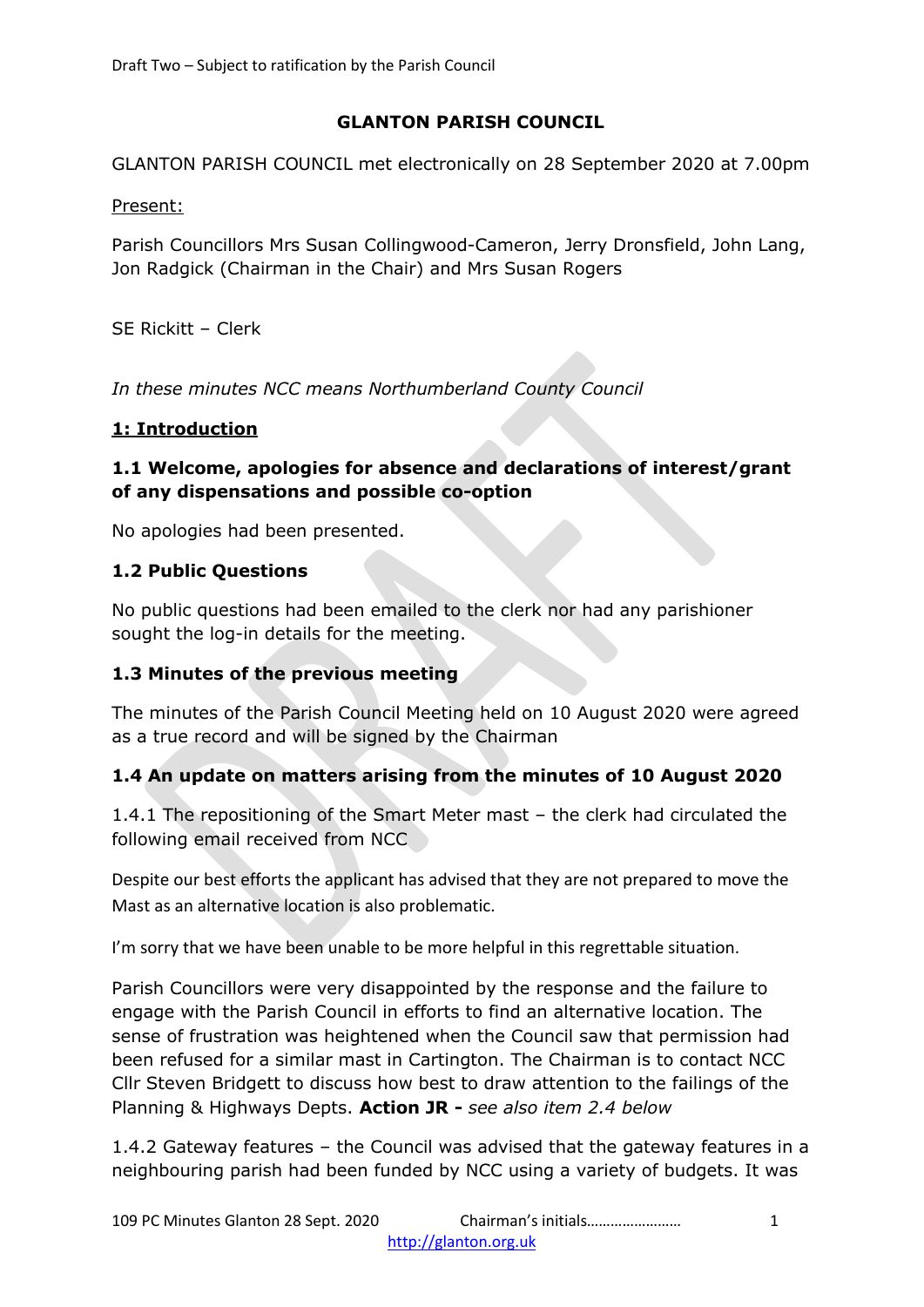also likely that new developments in a parish could be required to contribute to such features, although installation would depend on when land was developed.

## **2: Items for discussion and potential decisions**

#### **2.1 The Coronavirus National Emergency**

The Chairman reported that he was not aware of any requests for assistance at the present time but was conscious of the announcement of further restrictions in Northumberland made that afternoon. The volunteers remain ready to assist parishioners if circumstances change.

# **2.2 Reports from the County Councillor and the Police**

No reports from the County Councillor or the Police had been received by the time of the meeting. The Council noted that the Police Community Engagement vehicle had been in the village on Thursday 20 August 2020. Some Councillors had visited the van but no information was available on whether other parishioners had taken the opportunity to speak to the police. The clerk took the opportunity to remind the Council that the Police & Crime Commissioner would be speaking at the NALC AGM on 3 October 2020.

### **2.3 Planning**

2.3.1 There were no current applications for the Council to consider.

2.3.2 Attention was drawn to a NALC briefing note on the Planning White Paper [A copy is attached to the signed minutes]. Given the media reports of the White Paper's reception in southern England, the Council considered that the current proposals were unlikely to be enacted as set out in the White Paper.

### **2.4 Highway Issues**

2.4.1 The Chairman reported that he and Cllr Lang had prepared a report of the state of the roads and footpaths within Glanton and a copy had been sent to NCC. [A copy is attached to the signed minutes].

2.4.2 On 23 September 2020 NCC Cllr Bridgett had emailed to say

You may have noticed that Northumberland County Council has recently carried out some temporary repairs to Playwell Road.

These should hold up for a short period of time but are evidently not as good as a full resurface.

So I am pleased to inform residents that we have been able to secure further funding for a full resurface from The Causeway up Playwell Road to just beyond the last building at the top of the hill.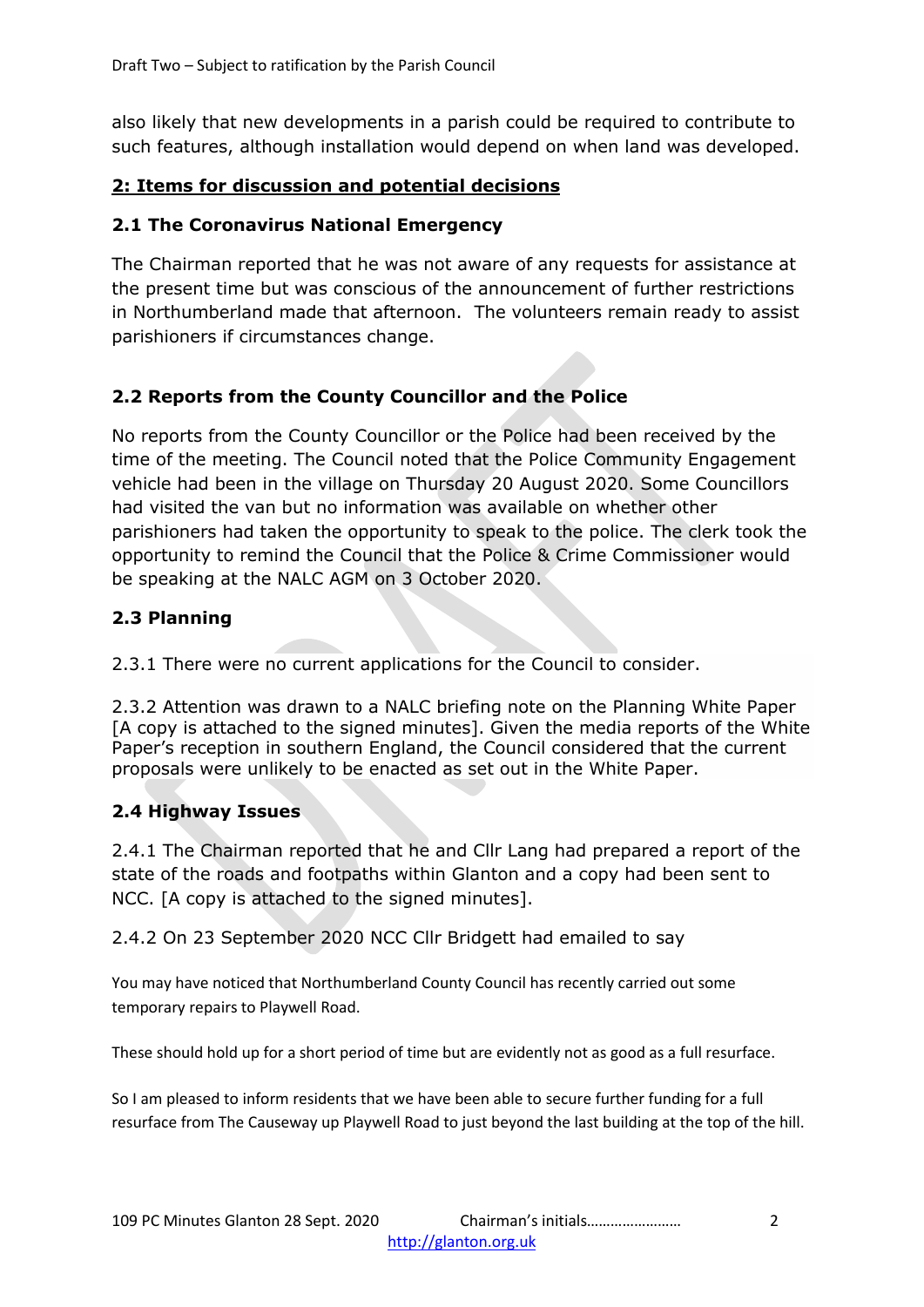This is in addition to the funding secured to resurface along Front Street and works for both schemes are scheduled to commence at the end of January next year (2021).

2.4.3 Councillors then considered their bids for the Local Transport Policy Programme 2021/2022 (LTPP) in the light of the response and the general state of the highways within Glanton. There followed an extensive debate which include the following points:

- The failure to communicate with the Parish Council was yet another example of poor practice by the County Council (*see also item 1.4 above*)
- The advance warning sign at the junction with the A697 had not been replaced. Councillors commented that other highway signs were in similar states of disrepair throughout the county
- The extension to the 30-mph limit on West Turnpike had not yet been actioned
- The size and weight of large vehicles passing through the village was detrimental to its character
- The recent survey into highway drainage had not been announced to the Parish Council. It was only by good fortune that Councillors and Parishioners had been able to give direct information to the survey team who had been very grateful as it helped to inform their findings

2.4.4 Councillors then agreed that their LTPP bids would be

- The extension of the 30-mph speed limit on West Turnpike
- The replacement of the footway on West Turnpike with a suitable sustainable surface
- An investigation & consultation on potential measures to enhance highway safety within the village, having regard to the NCC's approved timber extraction route using the village. **Action SER**

2.4.5 Attention was also drawn to the dilapidated Strutt & Parker sign on the Powburn Road, the Chairman will contact them to seek its removal. **Action JR**

# **2.5 A Newsletter Editor**

No parishioner had come forward to take on the role. Whilst the *Next-Door* website does enable some communication, not every parishioner has access nor does it carry the same amount of information as the newsletter. The Council noted that without a volunteer, there would be no further editions.

# **3: Items for Information**

### **3.1 Forthcoming Village activities**

The Council noted that the Memorial Hall will remain closed until the refurbishment works have been completed.